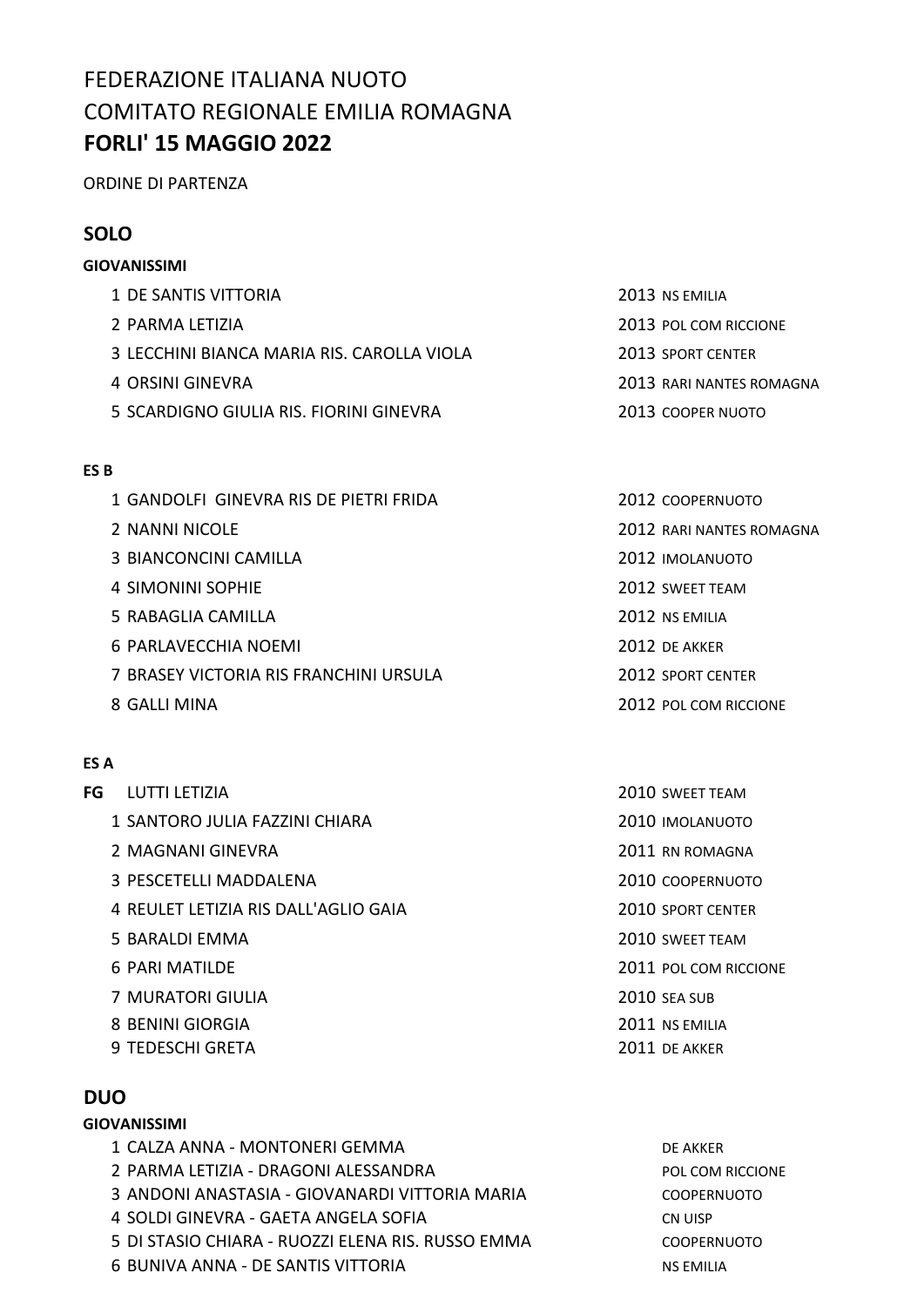7 CASTIGLIONI ALICE - ALVISI REBECCA RIS BERARI CAROLINA POL COM RICCIONE

8 LECCHINI BIANCA MARIA - CAROLLA VIOLA SPORT CENTER RIS BETTONI VITTORIA

#### **ES B**

- 1 COLLIVA REBECCA IACUZZO ELISABETTA COOPERNUOTO
- 2 CARUSO MATILDE BADARAU EVELINA NA NA NA NA NA NA NA EMILIA
- 3 MAZZOLI GINEVRA PIROTTI SARA SWEET TEAM
- 4 BRASI VICTORIA BONOCORE SARA RIS FRANCHINI URSULA SPORT CENTER
- 5 CECCHINI AMELIA MONTEBELLI MATILDE RIS GALLI MINA POL COM RICCIONE
- 6 DE PIETRI FRIDA GANDOLFI GINEVRA COOPERNUOTO
- 7 DEAN ANGELICA TETTAMANTI GAIA RIS DI BELLO ANGELICA SPORT CENTER
- 8 SOLDI GINEVRA GAETA ANGELA SOFIA CN UISP BOLOGNA

#### **ES A**

- 1 BENATTI LUCREZIA FAVA ELENA RIS SANTI BEATRICE IMOLANUOTO
- 2 ARCANGELI VITTORIA RAIMONDO TAIS **POL COM RICCIONE**
- 3 REULET LETIZIA DALL'AGLIO GAIA SPORT CENTER
- 4 GENTILINI REBECCA BABSAN ROBERTA DE AKKER
- 5 BARALDI EMMA CELLONI ERICA SWEET TEAM
- 6 CHIESA ELENA MAZZI CATERINA SEA SUB
- 7 PEDERZINI CHIARA PESCATELLI MADDALENA COOPERNUOTO RIS SILIPO VERONICA
- 8 BIANCONCINI CAMILLA CARROZZO MARTINA IMOLANOTO
- 9 BONI MAYA VEZZOSI CATERINA RIS SCHIAREA AGATA REGGIANA NUOTO
- 10 MAGNANI GINEVRA VINCENZI ANITA RN ROMAGNA
- 11 BOBA GIULIA MAGNANINI GIADA COOPERNUOTO
- 12 PALDINO BEATRICE MORANDI ANGELICA SEA SUB
- 13 DI SAVAIA ALICE NEABU ANGELINA NS EMILIA
- 14 D'INNOCENZIO LUCIA DE VIVO ALICE **AN ESTADO E ANALICE** DE AKKER
- 15 ALBANO BENEDETTA BETTATI ANNA SPORT CENTER RIS MANGANO VIVIANA

16 FAZZIANI CHIARA - SANTORO JULIA IMOLANUOTO

## **SQUADRA**

| <b>GIOVANISSIMI</b>                               |                         |
|---------------------------------------------------|-------------------------|
| 1 ANDONI A-CATERINO E-COCCORULLO C-DI SATASIO C   | <b>COOPENUOTO</b>       |
| FIORINI G-RAINONE A-RUOZZI E-RUSSO E              |                         |
| RIS GIOVANARDI VM-SCARDIGNO GIULIA                |                         |
| 2 LECCHINI BM-CAROLLA V-TOSI L-BETTONI V-AVELLI G | <b>SPORT CENTER</b>     |
| 3 PARMA L-DRAGONI A-CASTIGLIONI A-BERARDI C       | <b>POL COM RICCIONE</b> |
| <b>ALVISI R</b>                                   |                         |
| 4 CALZA A-DE VIVO R-CHIOZZO C-MONTONERI G         | DF AKKFR                |
| 5 PASINI S- GABELLINI CA-BANFI G-SCANFERLA C      | <b>POL COM RICCIONE</b> |
| BRANDOLINI B-FARINA J                             |                         |
| 6 BARONCINI SOFIA-GRIGUOLI CECILIA-MIGGIANO AGATA | <b>IMOLANUOTO</b>       |
| SANTI MAYA-TAMBURINI CARLOTTA-CASTELLARI ALICE    |                         |
| <b>GNUDI SARA</b>                                 |                         |
| ES B                                              |                         |
| 1 FARNETI E-GUIDETTI A-MAZZOLI G-FERRARI M-       | SWEET TEAM              |

PIROTTI S-SIMONINI S